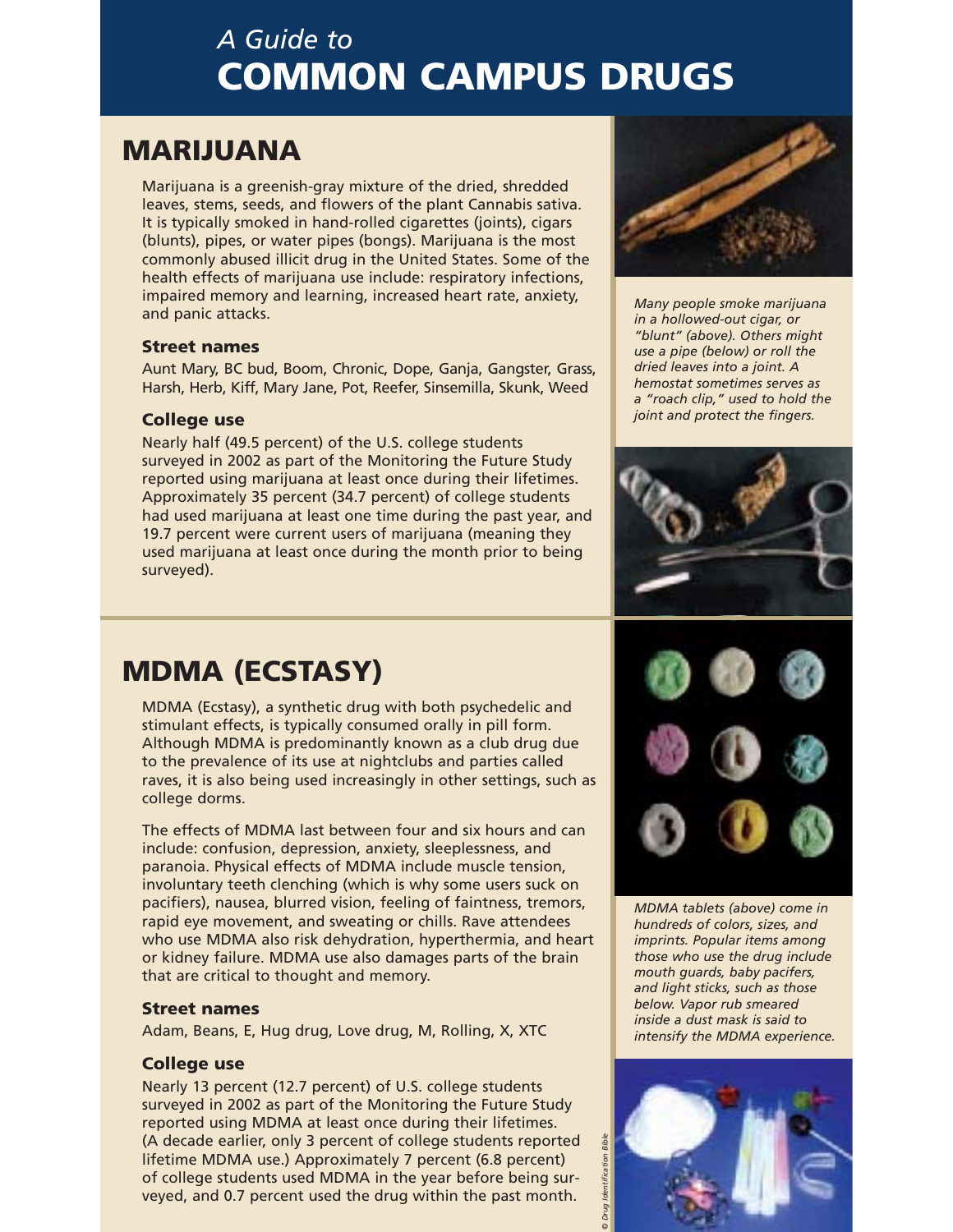

*GHB is sometimes sold as a white invisibly when stirred into a drink. Rohypnol (shown below in front-and-back photos of foil packaging) is available legally by prescription in Mexico. Most of the Rohypnol on the U.S. market is smuggled from Mexico or Colombia. powder (above), which dissolves*





*Meth is often packaged in small plastic bags (above) or glass vials like this meth "bullet" (below), which dispenses the powder in metered doses. Users smoke the drug in a pipe or just about anything else that does the job, including an ordinary light bulb with the base and filament removed (bottom).*





## **GHB AND ROHYPNOL ("DATE RAPE" DRUGS)**

The club drugs gamma hydroxybutyrate (GHB) and flunitrazepam (Rohypnol) are both central nervous system depressants that are sometimes used in the commission of drug-facilitated rapes and sexual assaults.

form or as a powder that easily dissolves in liquids. The drug is when mixed in a drink. GHB is typically ingested orally. It can be purchased in liquid tasteless, odorless, often clear, and is usually undetectable

drug is also tasteless and odorless, and until recently it dissolved invisibly in liquids. Newer formulations contain a dye that makes the drug visible if slipped into a drink. Rohypnol can be ingested orally, snorted, or injected. This

15 minutes of ingestion, include muscle relaxation, decreased blood pressure, lessening/loss of motor coordination, loss of consciousness, and amnesia. The effects of both substances, which usually begin within

### **Street names**

*© Drug Identification Bible*

*© Drug Identification Bible*

© Drug

dentification Bible

*© Drug Identification Bible*

**Street names** GHB: G, Georgia home boy, Grievous bodily harm, Liquid ecstasy

Rohypnol: Forget pill, La Rocha, R-2, Rib, Roaches, Roofenol, Roofies, Rope, Rophies, Ruffies,

## **METHAMPHETAMINE**

Methamphetamine is a highly addictive central nervous system stimulant that can be injected, snorted, smoked, or darker colors, such as red or brown. Methamphetamine comes in a powder form resembling granulated crystals and in a rock form known as ice. ingested orally. It is available in different forms and can be identified by color, which ranges from white or yellow to

When the drug is administered, users initially feel an intense disturbances, delusions, paranoia, and brain damage. The brain damage sometimes caused by meth is detectable months rush. Some of the effects of methamphetamine use include aggression, anxiety, confusion, insomnia, hallucinations, mood after the drug's use and is similar to the damage caused by Alzheimer's, stroke, and epilepsy.

### **Street names**

Chalk, Crank, Croak, Crypto, Crystal, Fire, Glass, Meth, Speed, **Street names** White cross

**College use** Five percent of college students surveyed in 2002 as part of the Monitoring the Future Study reported using methamphetamine at least once during their lifetimes. More than 1 percent (1.2 percent) reported using methamphetamine in the year prior to being surveyed, and 0.2 percent used methamphetamine in the month before being surveyed.